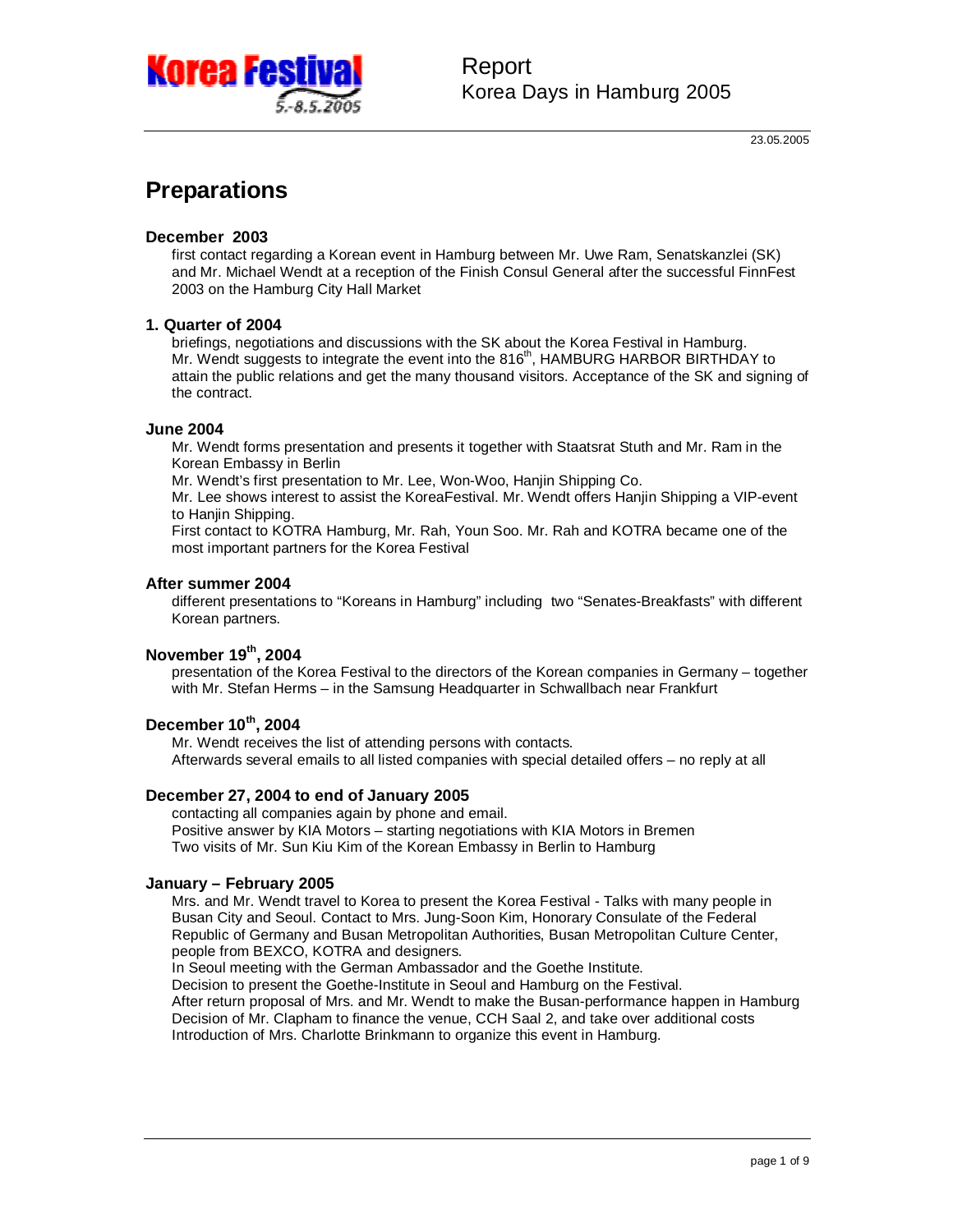

## **Preparations II**

Various successful meetings and talks with Okhoa Meyer- von der Twer and the Korean Federation in Hamburg, the Korean restaurant owners in Hamburg, (idea and decision to form a partnership with 8 restaurants and combine all food stands under one roof), construct the German-Korean performances on stage

In the meantime, the Korean partners from Busan contacted all parties, the Embassy, Kotra Hamburg, Kim Okhoa and EwendtS.

#### **March, 2005**

Pre-visit of the Busan delegation in Hamburg headed by Mr. Ahn from Busan .During this visit Mr. Rah. Mr. Ahn and Mr. Wendt successfully solved the misunderstandings because of different expectations from both sides.

During this visit meeting with Mr. Ahn, Il-Jong from Busan, Mr. Rah and Mr. Wendt with Mr. Herms and Mrs. Dr. Max to formulate the "joint declaration" and to prepare the first steps for the visit of Mr. Nam-Sik Hur, the Lord Mayor from Busan to Hamburg during the Korea Festival.

#### **Afterwards**

detailed preparations of the events within the Korea Days in Hamburg with daily meetings and phone talks of all involved persons – integration of the Mayor's visit into the 816<sup>th</sup>, HAMBURG HARBOR BIRTHDAY and the Korea Festival.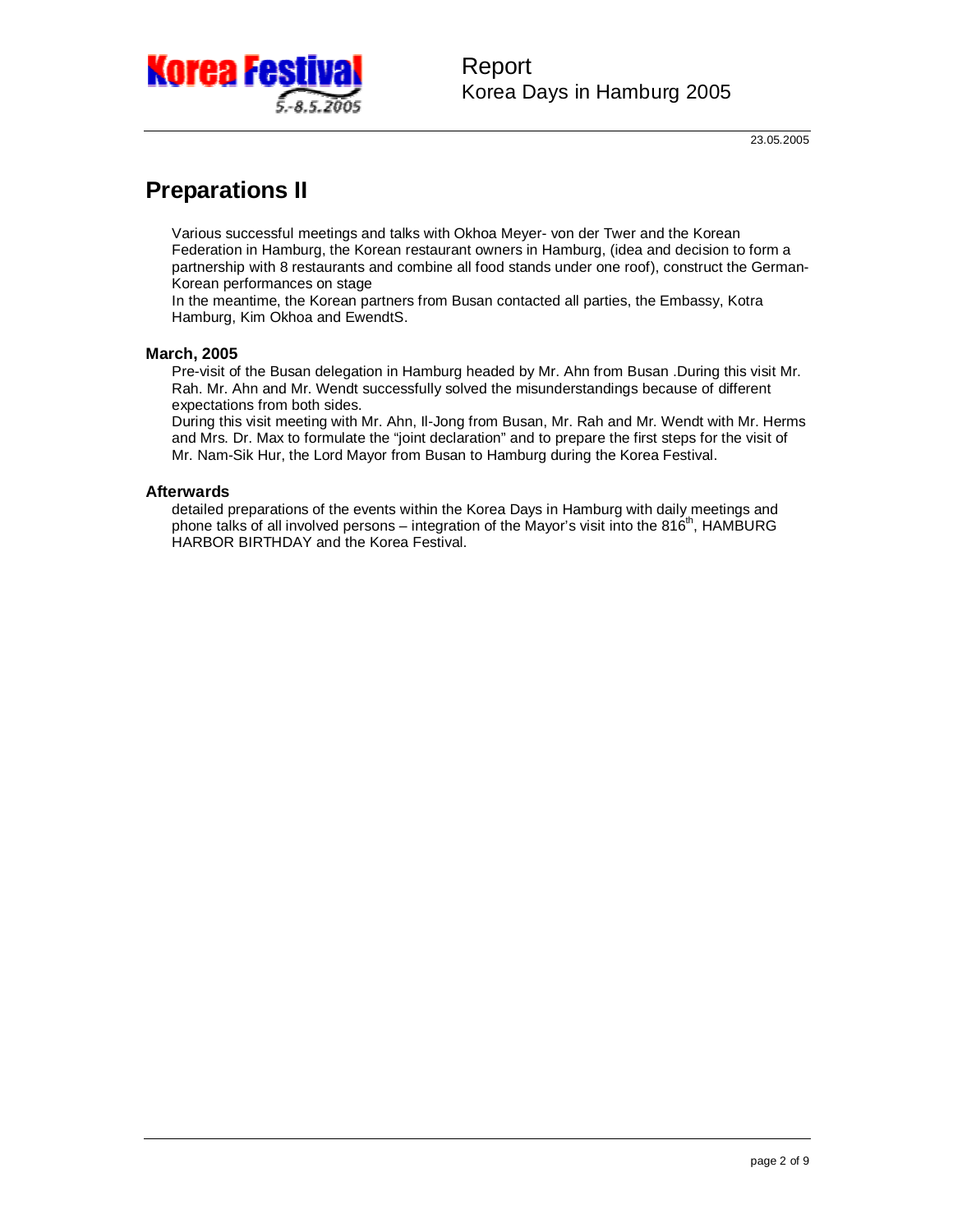

23.05.2005

## **Dates**

**Monday, May 2nd , 2005** 

Korea Reception Organizer: HWF and (DKG) German Korean Society e.V. Hammonia Ruderclub Hamburg *The "Opening of the Korea days" in a harmonic "Hamburg" athmosphere* 

### **Wednesday May 4th , 2005**

Korea Business Day Organizer: Chamber of Commerce + OAV in co-operation wit HWF + KOTRA Chamber of Commerce in Hamburg *Very successful presentation of Korean business to German business people.* 

#### **Wednesday May 4th , 2005**

Performance of the Busan Metropolitan Dance Troupe CCH Saal 2 *The Saal 2 was nearly sold out with 1.500 spectators – standing ovations after a brilliant and stunning performance – Korean Culture at its best!* 

#### **Thursday, May 5th , 2005**

Opening of the 816<sup>th</sup>, HAMBURG HARBOUR BIRTHDAY St. Michel's Church and Rickmer Rickmers With Senator Gunnar Uldall – Senator of Economy of the Free and Hanseatic City of Hamburg

#### **Thursday, May 5th , 2005**

Korea Parade from Rickmer Rickmers to Kehrwiederspitze With 350 Koreans and thousands of Hamburg spectators through more than 10.000 visitors of the HAMBUR HARBORBIRTHDAY

### **Thursday, May 5th , 2005**

Official Opening of the Korea Festival on the Kehrwiederspitze Mayor of Busan, Mr. Nam-Sik Hur Korean Ambassador in Germany H.E. Dr. Youngmin Kwon Senator Dr. Wolfgang Peiner (Minister of Finances of the Free and Hanseatic City of Hamburg) Mr. Michel Wendt – organizer

### **Thursday, May 5th , 2005** to **Sunday; May 8th , 2005**

successful running of the Korea Festival in Hamburg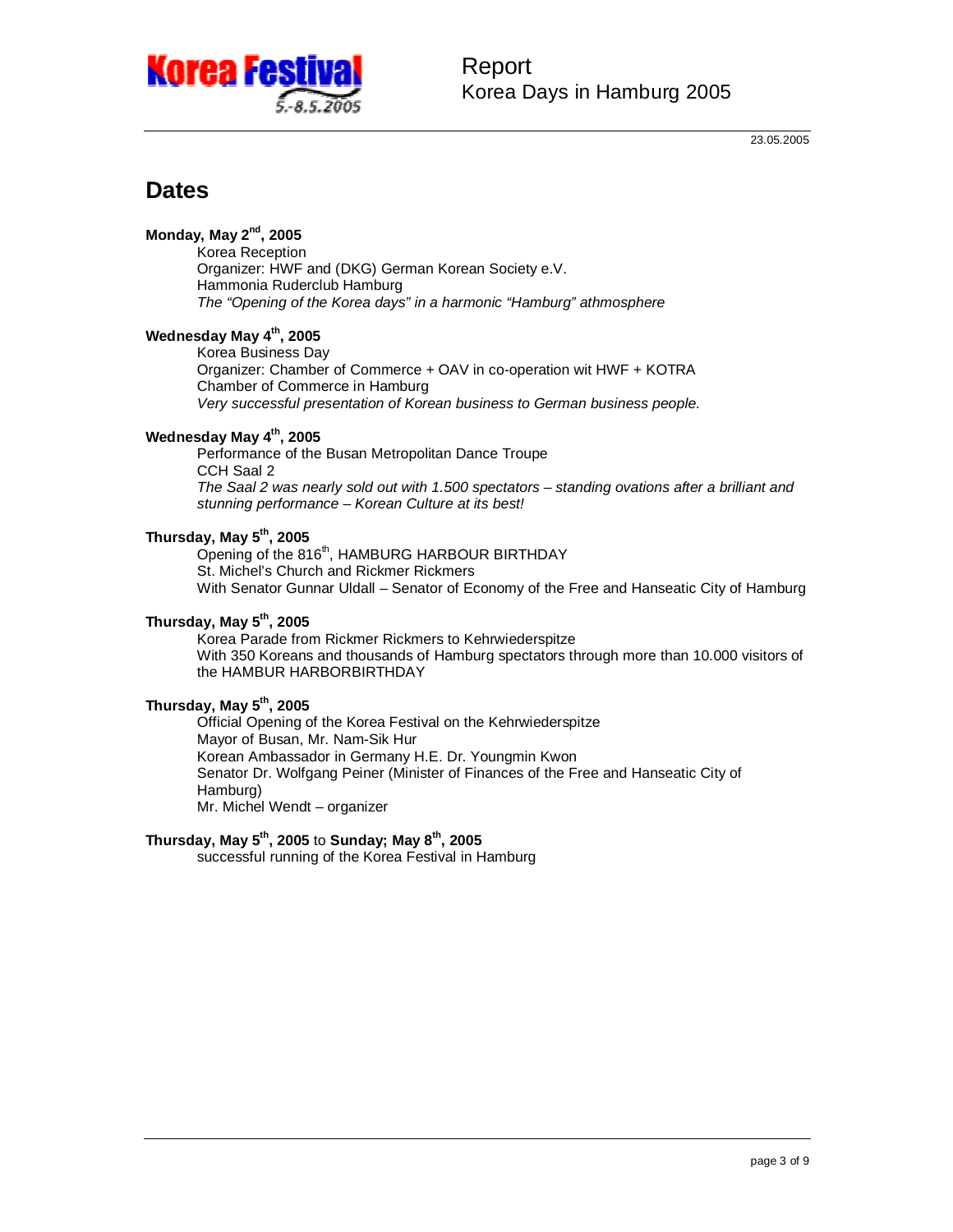

23.05.2005

# **Participating Partners**

- o **Korea National Tourism Corporation (KNTC)**  Offering interesting tourist-information about Korea
- o **KATIC NL for KFMC, Seoul**  Korean AGRO products as Korean pears and Ginseng
- o **Hamburg-Korean restaurant with 5 food stands**
- o **Koreanischer Verein in Hamburg e.V. / Korean federation in Hamburg**  Information about Koreans living in Hamburg
- o **University Hamburg**

Africa - Asia Institute Koreanistic Information about learning and studying Korean language

- o **Goethe Institute Seoul and Hamburg**  Information about German culture in Korea and world wide
- o **Task Force for the Guest of Honour at the Frankfurt Book Fair 2005**  Reading of famous young Korean authors

#### o **KIA Motors Germany**

Hamburg-Premiere of the new KIA car "RIO" and presentation of excellent KIA cars, products from Korea.

#### o **Korea Stage**

With many and various performances of

- Anseong Namsadang Performance Group
- Busan Metropolitan Dance Company
- Choi Trio, Korean children from Lubeck
- German-Korean violin players
- Korean Women Choir in Hamburg
- Magician Show of Kim & Sedat
- Sportstudios Chon Jie In Haus, Hwarang & So-San presenting outstanding Korean sport in Hamburg

#### o **Two beer stands**

selling Korean (Hite & OB) and German beers plus cold and hot drinks

- Gröninger Beerstand
- House of 131 beers
- o **Children's trampoline bungee hopping** (German company)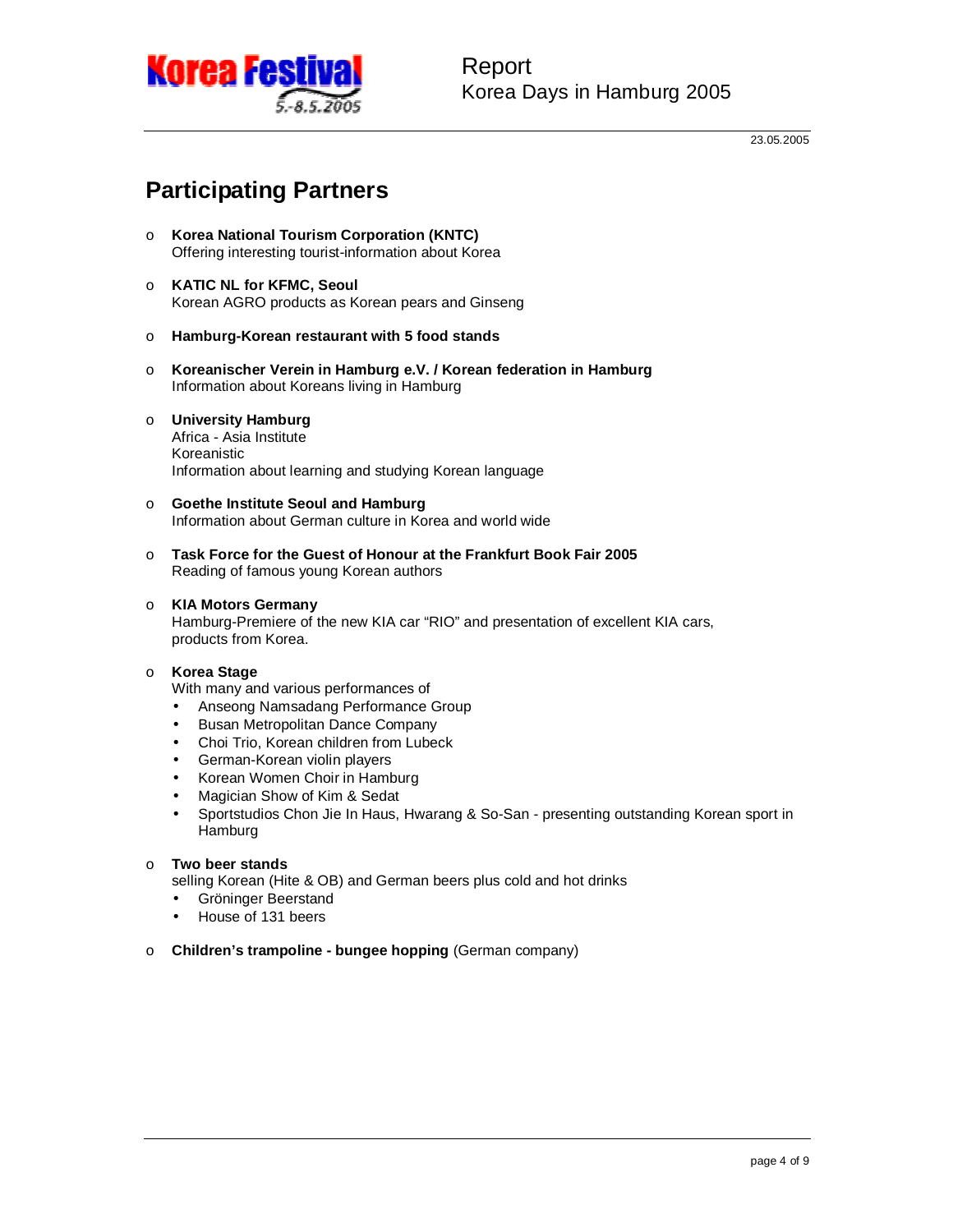

#### o **VIP-Receptions and events**

Two outstanding Korean maritime companies rented the "Very tip of the Kehrwiederspitze" for guests and VIP receptions and parties:

- Hanjin Shipping Company with about 500 gusts on Sunday, May  $8<sup>th</sup>$ , 2005 the outgoing PARADE
- Hyundai Merchant Marine with about 180 guests on Saturday, May  $7<sup>th</sup>$ , 2005 the Fireworks

Both companies were very happy with the events and success

- o **Visitors**  about *200.000* in four days
- o **PR-Releases** all newspapers mentioned the Korea Festival The Hamburger Abendblatt and the "Bild Zeitung" expressed the Korea Festival as one of the highlights of the 816<sup>th</sup>, HAMBURG HARBORFESTIVAL The "Hamburger Morgenpost did a two pages feature about Mr. Kim from Anseong
- o **TV-coverage** the Korea Festival was broadcasted twice by the regional German TV station NDR

#### o **Senator Visit**

Senator Gunnar Uldall (Hamburg Minister of Economics and Business) visited the Korea Festival personally during the walking-tour on Saturday, May 7<sup>th</sup>, 2005

### Ø *Resumee*

The Korea Festival 2005 was a big success!

- The visit of the Mayor of Busan impressed our Korean partners very much indeed. "Hamburg" was a big success.
- All partners of the Korea Festival were very happy and content indeed and presented the country of Korea, their services and products and/or their presentations to a very interested high numerous audience.
- The event was totally different from other activities on the  $816<sup>th</sup>$ , HAMBURG HARBOR FESTIVAL and therefore a great attraction towards the guest because of this difference. The many visitors seemed to enjoy the information and presentation received.
- The performances on the Korea Stage were cultural outstanding and of excellent high quality, as all activities have been performed in a very high standard manner: the young and very skilful musicians, the sport-students, the woman choir and above all of them the most excellent and fantastic performances of the professional artists from Anseong and Busan city.
- It could not be a better demonstration of the high culture of our partner land Korea.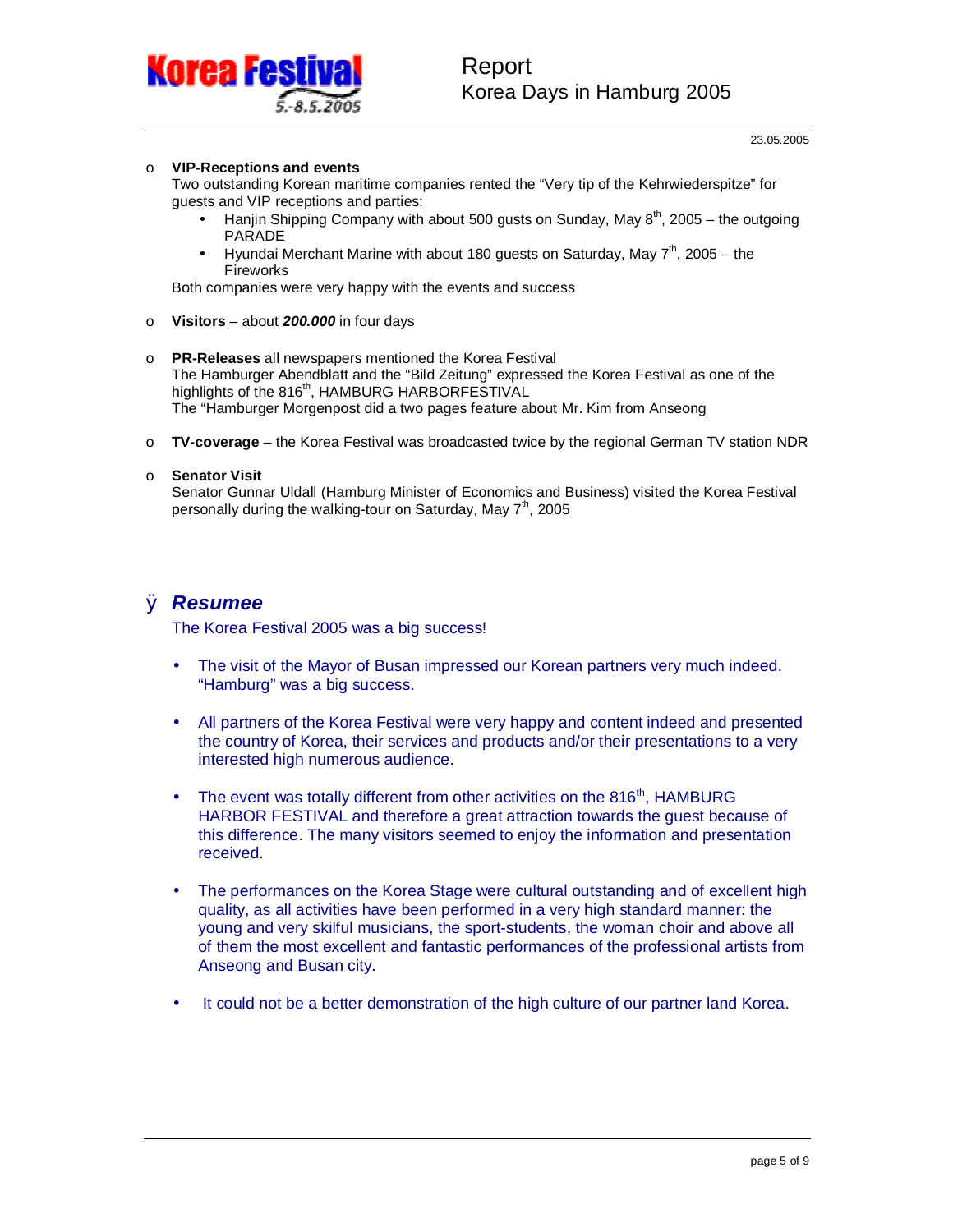

## Report Korea Days in Hamburg 2005

23.05.2005

# **Special thanks**<sup>1</sup>

#### **Anseong Namsadang Performance Group**

Mr. Seo, Jun Suk **Manager** Manager and all the excellent performers

Mr. Jin, Kwang Been Official Anseong City Representative Oh, Se Man Leader of Anseong Dance Group Mr. Kim, Duk Hwan Co-ordinator and translator "Anseong"

#### **Behörde für Wirtschaft und Arbeit**

Mr. Torsten Berens Mr. Carsten Schmidt Mr. Stefan Kraxner and the team

#### **Busan Official Delegation**

Mr. Hur, Nam-Sik Lord Mayor

#### **Busan Metropolitan Performance Troupe**

Mr. Cho, Hyun Uk Director General Mr. Hong, Gi-Tae Choreographer Mrs. Park So Yoon Manager and all the excellent performers

#### **Busan Tourist Office**

Mr. Kim, Gu-Han Assistant Director Mr. Choi, Hak-Dae

# **Chamber of Commerce**

Mr. Heinz Werner Dickmann and the team

#### **German Embassy in Seoul, Korea**

Dr. Michael Geier **Ambassador** 

#### **German-Korean Society**

Dr. Jürgen Tietjen **President**<br>Mr. Bernd Riegerl President President

Mr. Jeon, Bou-guam **Ambassador for International Relations**<br>Mr. Kim, Jong-hae **Director General for Culture and Touris** Director General for Culture and Tourism Mr. Kim, Hyung -yang Director General for Port & Fisheries Mr. Ahn, Jong-il Deputy Director for International Affairs Mr. Park, Hong-jae Councilman, Planning & Finance Committee Mr. Kim, Chung-il<br>Mr. Wang, Sang-eun Chairman of Busan Sister City Committee Chairman of Busan Sister City Commitees & President of Hyupsung Marine Company Mr. Kang, Boo-won Busan Prot Authorities - Manager of Marketing

President of the Hamburg Chamber of Commerce

Dr. Claus Auer **Deputy Head of Mission** Mrs. Kim, Jung-Soon Honorary Consul in Busan

Hamburg Business Development

-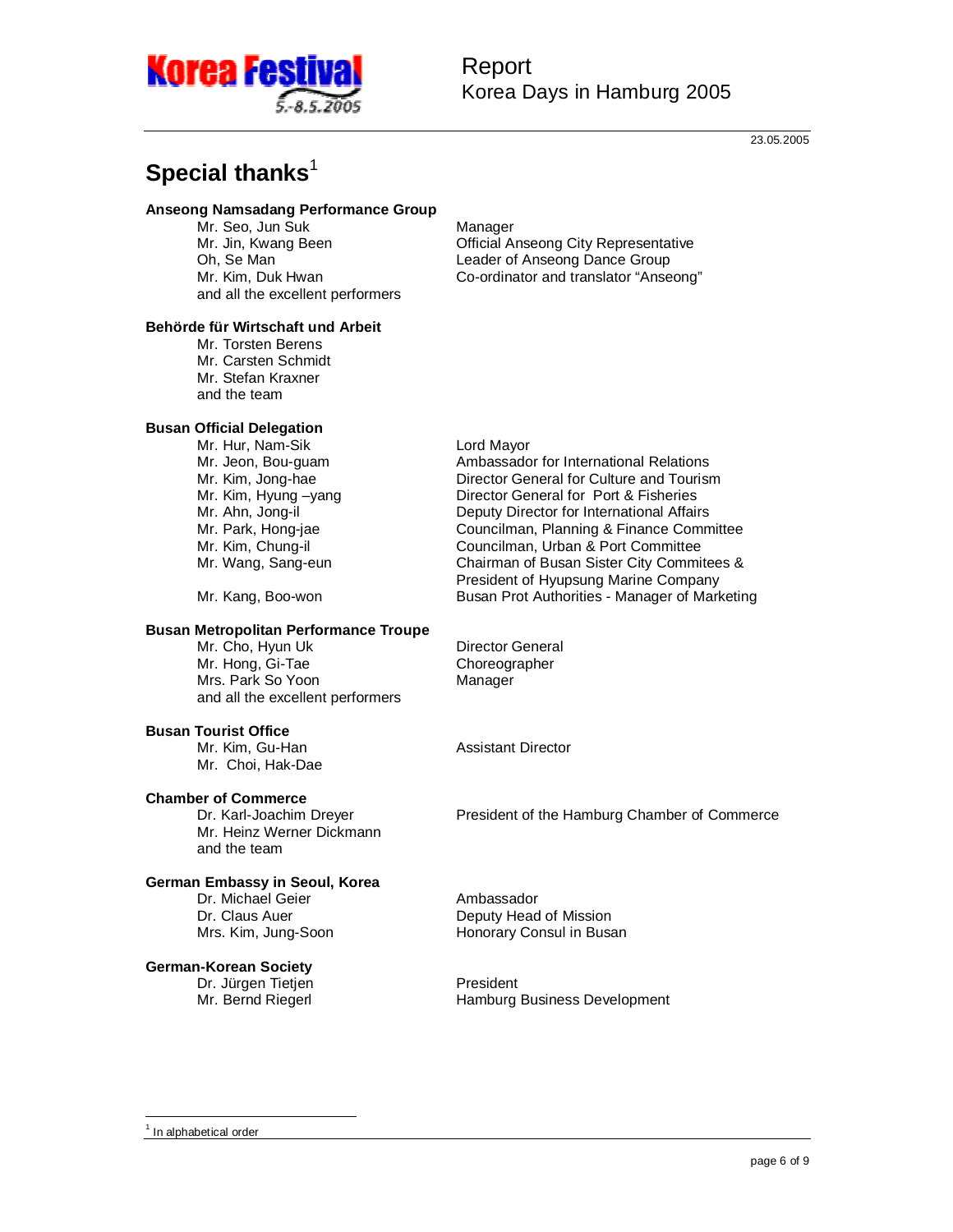

23.05.2005

|      | Goethe Institute e.V.<br>Dr. Uwe Schmelter<br>and his Seoul-Team<br>Mrs. Anita Stapel<br>Mrs. Maite Bäuerle<br>Mrs. Robert<br>Mrs. Gehrckens<br>Mrs. Rahe<br>and the Hamburg-Team       | Director in Seoul                |
|------|-----------------------------------------------------------------------------------------------------------------------------------------------------------------------------------------|----------------------------------|
|      |                                                                                                                                                                                         | Director in Hamburg              |
|      | Gröninger Brewery and Catering<br>Mr. Jens Stacklies<br>Mrs. Büttenbender                                                                                                               |                                  |
|      | <b>Hamburg Messe und Congress GmbH</b><br>Mrs. Sonja Tegtmeier<br>Mrs. Imke Michaelis<br>Mr. Frank Buman<br>Mrs. Diana Canos-Balhar                                                     | Hamburg Messe                    |
|      | and the whole HM-team<br>Mr. Matthias Rieger<br>Mr. Philip Sanders<br>and the whole CCH-team                                                                                            | <b>Congress Center Hamburg</b>   |
|      | Hanjin Shipping Europe Regional Headquarters<br>Mr. Lee, Won-Woo<br>Dr. Lee, Don-Ho<br>Mr. Park, J.S.<br>Mr. Steven Ha<br>and the Hanjin team                                           | Managing Director Europe         |
|      | Hyundai Merchant Marine Deutschland GmbH<br>Mr. Lee, Seock Dong<br>Mr. Zobel<br>and the HMM team                                                                                        | <b>Managing Director Germany</b> |
|      | <b>KATIC in the Netherlands</b><br>Korean Agricultural & Fishery Marketing Corporation<br>Mr. Kim, Dong-Mook<br>Mr. Paul H.G. Shin                                                      | <b>Managing Director</b>         |
|      | KIA Motors Deutschland GmbH<br>Mr. Woo, Kyung Ho<br>Mr. Park, Young Keun<br>Mr. Jürgen Sans<br>Mr. Jörn-Holger Wittenberg<br>and the KIA-Team from Bremen<br>The KIA dealers in Hamburg | President                        |
| KNTC | Korean National Tourist Corporation<br>Mr. Choi, K.Y.<br>Mr. Kim, Dae-Hyun                                                                                                              | Director<br>Asia Travel Hamburg  |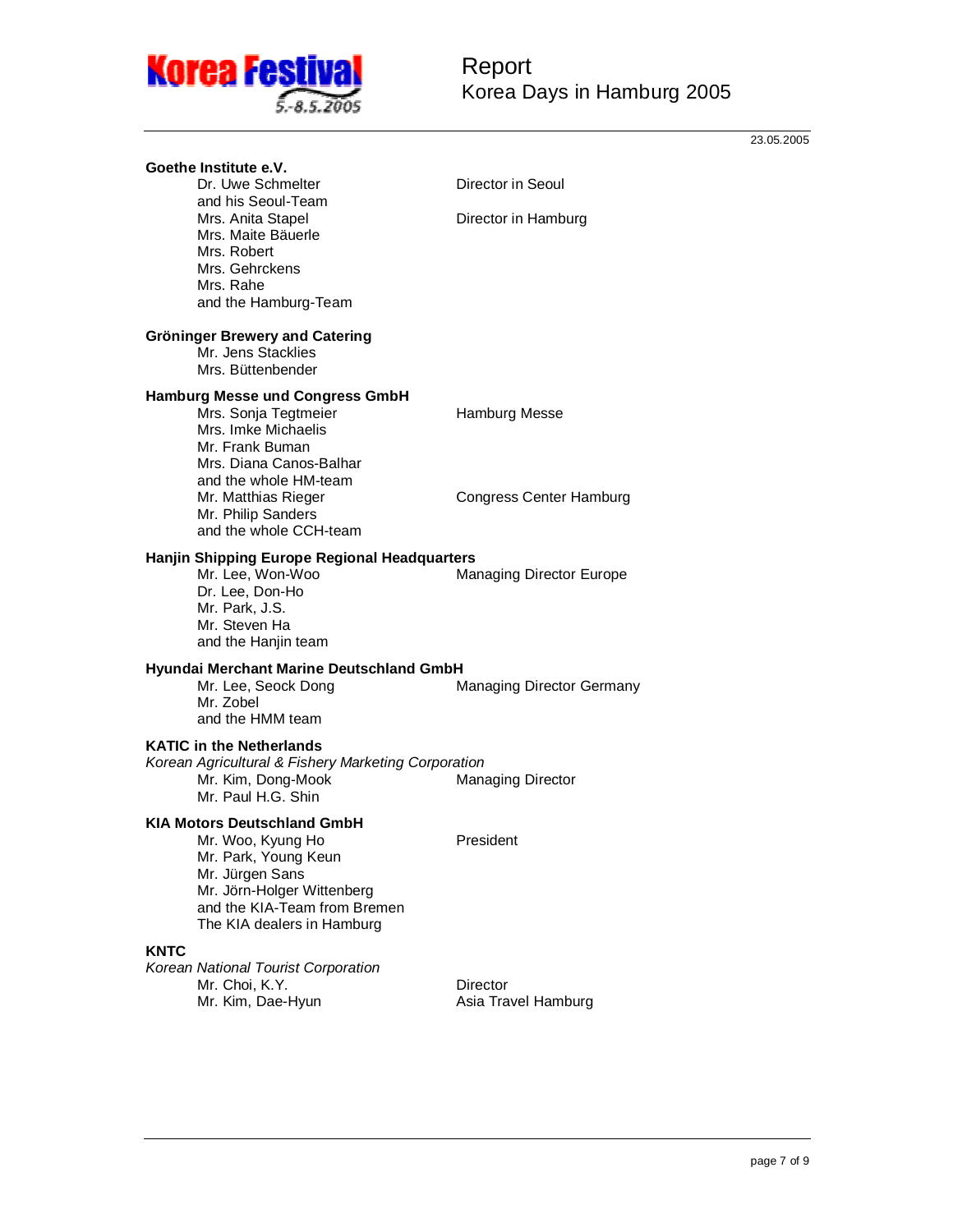

## Report Korea Days in Hamburg 2005

23.05.2005

#### **KOGAS**

*Task Force for the Guest of Honour at the Frankfurt Book Fair 2005*  Mr. Shin, Myoung-Hoon Mrs. Anita Djafari

#### **Korean Association in Hamburg**

Mrs. Döll, Mi-Rim Mrs. Okhoa Meyer- von der Twer and the whole large and wonderful team Mr. Christian Sae-Hee Choi and the whole team from "2saeNetwwork.de" "Second Generation"

Mr. Kim, Chang-Jin **President of the Koreanischer Verein in Hamburg e.V.** 

#### **Korean Embassy in Berlin, Germany**

H.E. Dr. Kwon, Youngmin Ambassador Mr. Kim, Soun Kiu Mr. Kim, Deuk-Hwan Mr. Park, Soon Kee Mr. Lee, Hak Ro Mrs. Anke Schreiber and the team

#### **Korean Restaurants of Hamburg**

Asia Imbiss Max-Brauer-Allee 108 Karolinengrill Marktstr. 128 Restaurant KIMCHI Emilienstrasse 22 Restaurant KOREA Eiffestr. 72 Restaurant Neu Seoul **Alte Landstr. 135** Herr Dong, Ho Bae

#### **Korean Sport in Hamburg**

Mr. Shin, Boo-Young **Studio Hwarang**<br>Mr. Shin junior **Studio Hwarang** Mr. Uwe Bujack Shinson Hapkido Mr. Philipp Besch So-San Taekwondo

#### **Korean Trade Center (KOTRA) Hamburg**

Mr. Rah, Youn-Soo Mr. Park, In-Sung Mr. Han, Sang-Eun Mr. Lee, Kil-Beom Mr. Knut Goerl Mr. Ahn, Jae Youn Mrs. Oh, Mi-Yun

#### **Kulturbehörde**

*Department of Culture* 

Mr. Kim, Seung Yee **President of the Korean Restaurants in Hamburg**<br>Asia House **President Bahrenfelder Steindamm** 12 Asia House **Bahrenfelder Steindamm 12**<br>Asia Imbiss **Max-Brauer-Allee 108** Wandsbeker Chaussee

Studio Hwarang

Mr. Harald Clapham International Communication Mrs. Charlotte Brinkmann Dienstleistungen im Kulturbereich